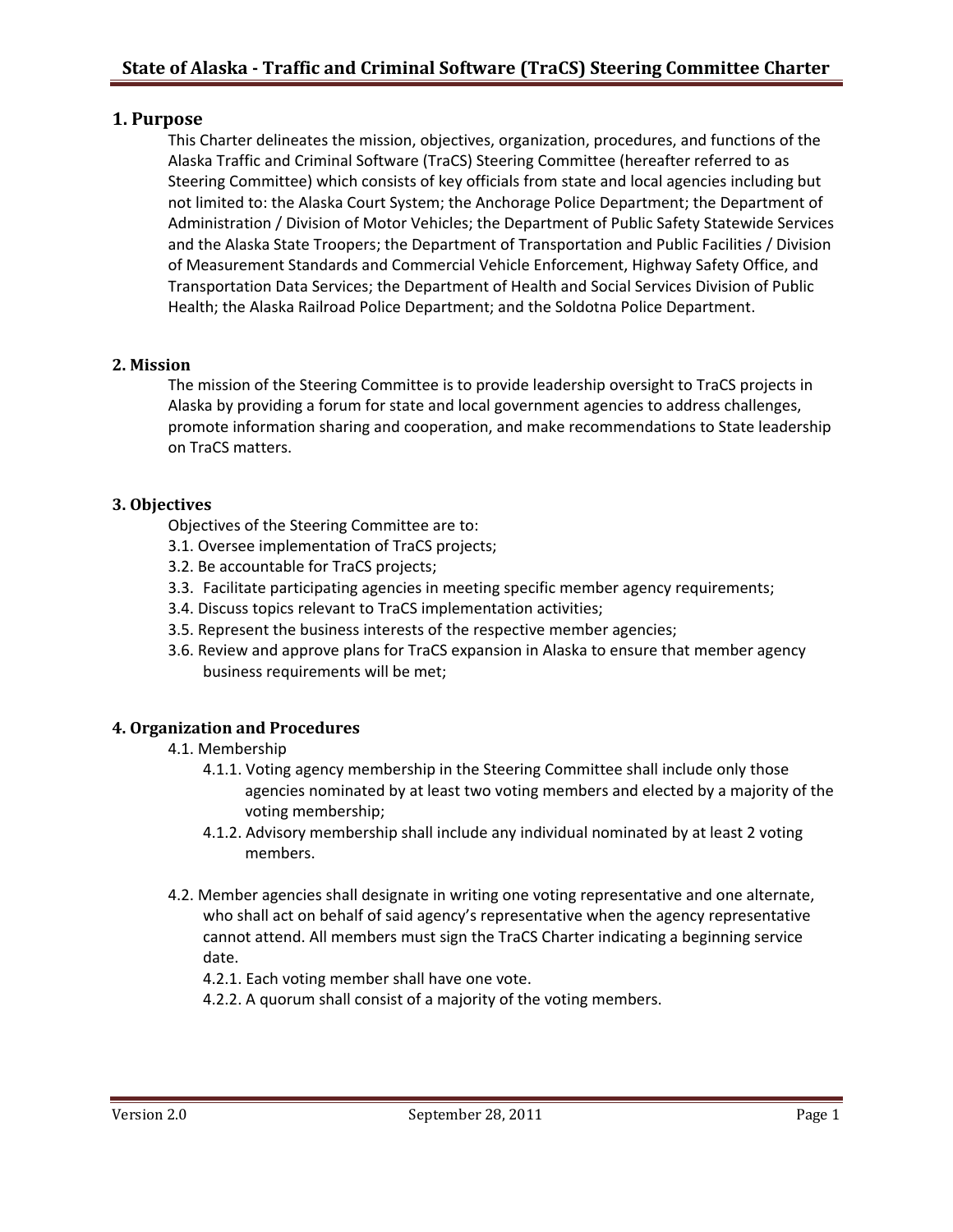- 4.3. Chair and Vice Chair
	- 4.3.1. The Chair shall be a Steering Committee member nominated and approved by the Steering Committee.
	- 4.3.2. The Chair shall serve a one calendar year term and may be reappointed to serve additional terms at the discretion of the Steering Committee.
	- 4.3.3. The Vice Chair shall be nominated and elected by the voting membership.
	- 4.3.4. Duties and responsibilities of the Chair (or Vice Chair) include:
		- 4.3.4.1. The Vice Chair shall serve as Chair in the absence of the Chair.
		- 4.3.4.2. Appoint a recording secretary who shall be responsible for drafting official minutes of Steering Committee meetings.
		- 4.3.4.3. Prepare an agenda; arrange a time, place, and facilities for the Steering Committee meetings.
		- 4.3.4.4. Preside over Steering Committee meetings.
- 4.4. Subcommittees
	- 4.4.1. Subcommittees may be established as ad-hoc working groups and terminated by consensus of Steering Committee membership or by direction of the Chair.
	- 4.4.2. Subcommittee Chairs shall be elected by a simple majority of the voting membership present at a scheduled meeting or may be appointed by the Chair.
	- 4.4.3. Subcommittee Chairs shall report to the Steering Committee membership.
- 4.5. Charter Revisions

Charter revisions shall require a simple majority of Steering Committee members present at a meeting called by the Chair or the Vice Chair and where an agenda has been provided to the Steering Committee members.

- 4.6. Procedural Issues
	- 4.6.1. Steering Committee meetings will be held either monthly or every other month. Additional meetings may be called at the discretion of the Chair or Vice Chair.
	- 4.6.2. Steering Committee meetings are open to the public.
	- 4.6.3. Steering Committee members shall excuse themselves from participation on issues that are, or could represent, a conflict of interest.
	- 4.6.4. Agenda items and questions arising during the meetings may be debated, either formally using motions or informally, before final action is taken on them, unless by a two-thirds vote the Committee decides to dispose of the question without debate. Every motion should be seconded to prevent time being consumed in considering a question that only one person favors.
	- 4.6.5. A majority vote is sufficient for the adoption of any motion, except as stated in 4.6.4.
	- 4.6.6. Meeting minutes shall be kept and shall not report the debates, but shall mainly record what is "done" by the Steering Committee. Where issues are decided by voting, the meeting minutes shall report a list of the names of those voting on each side. The meeting minutes shall be read prior to the opening of each meeting by the voting members, and, after correction, should be approved.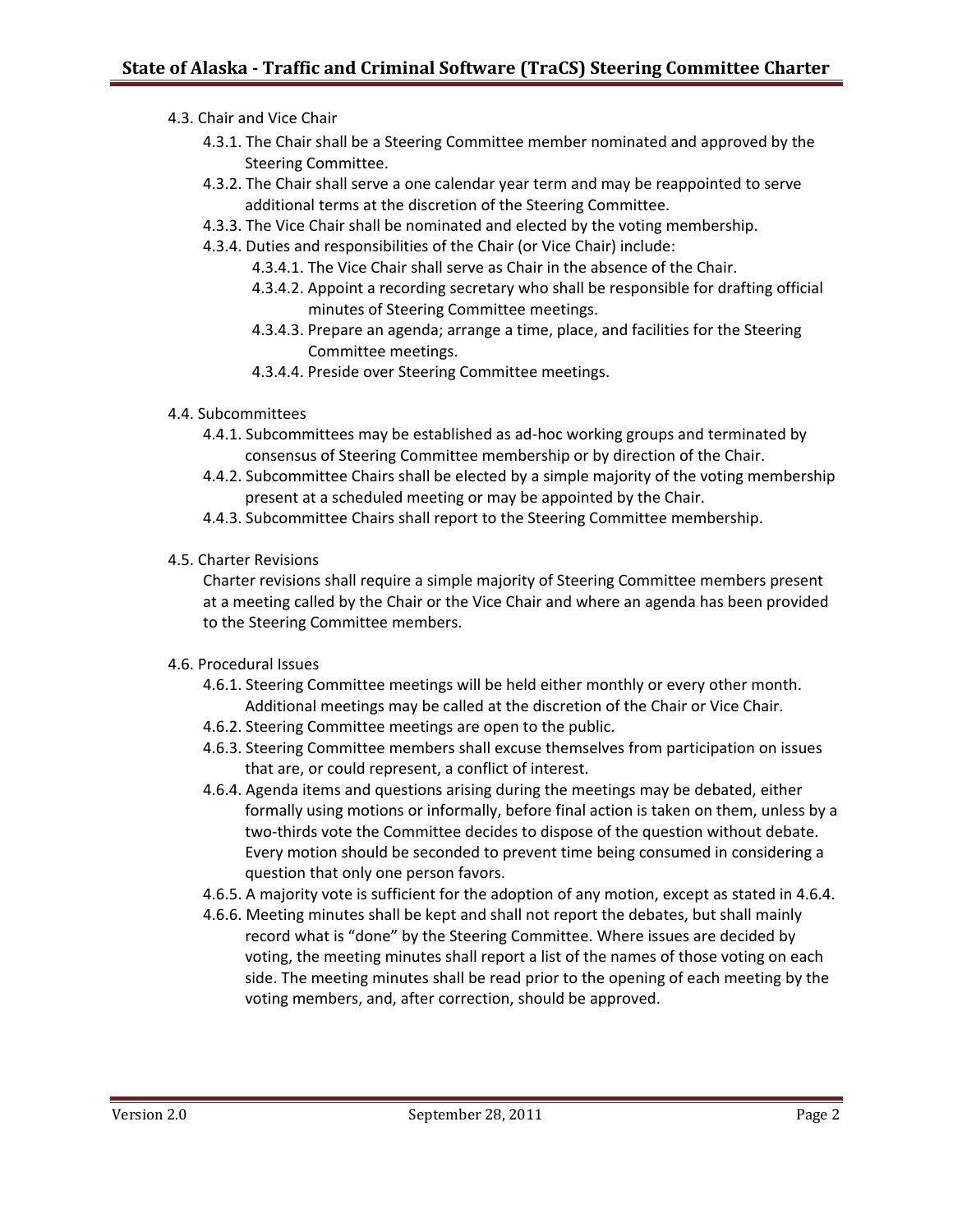#### **5. Steering Committee Responsibilities**

- 5.1 Represent agencies committed to the success of TraCS projects in the State of Alaska.
- 5.2 Own the leadership accountability for TraCS projects, including approving and/or signing off on project plans, requirements documents, change orders, and other items central to the success of the projects.
- 5.3 Ensure that the project approach and schedule is appropriate to meet business objectives.
- 5.4 Ensure that the necessary resources are made available to TraCS projects.
- 5.5 Ensure that appropriate progress is being made on TraCS projects to meet goals and objectives.
- 5.6 Address issues and problems that are escalated from the lead agency/contractor team.
- 5.7 Make decisions that cannot be made by the lead agency/contractor team, such as allocating resources and prioritizing TraCS project activities against other agency projects and activities.
- 5.8 Escalate project issues to the Executive Oversight Committee when necessary.
- 5.9 Communicate project status and decisions to appropriate audiences.
- 5.10 Ensure that TraCS projects have the proper visibility within Alaska and nationally.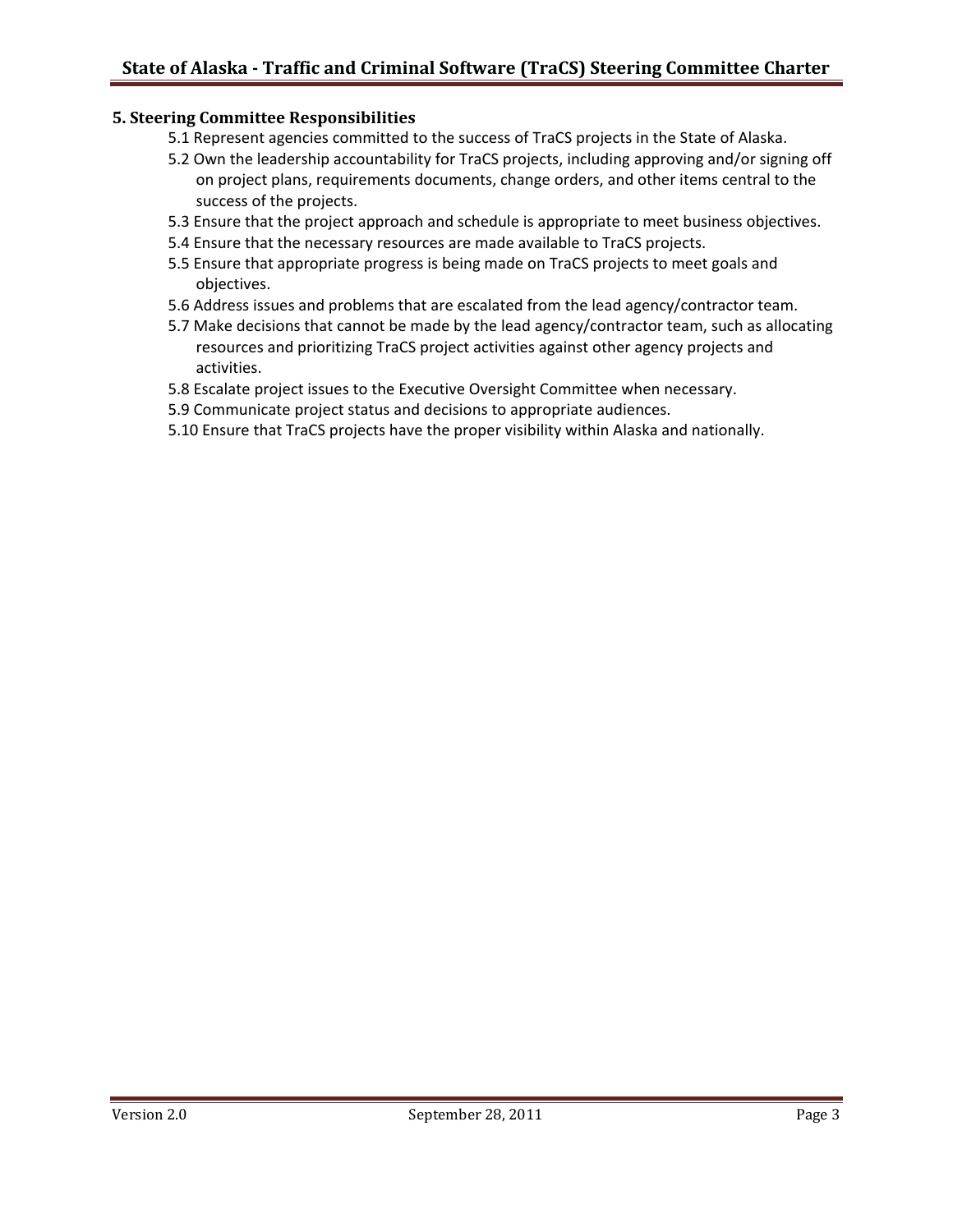# **Attachment 1: Agency Agreement and Member Appointment**

| For                                                                                                                                                                                                                         |             |
|-----------------------------------------------------------------------------------------------------------------------------------------------------------------------------------------------------------------------------|-------------|
| (Name of Agency)                                                                                                                                                                                                            |             |
| I have read the Charter of the Alaska Traffic and Criminal Software (TraCS) Steering Committee and<br>appoint the person named below to represent this agency as a voting member of the Alaska TraCS<br>Steering Committee. |             |
| <b>Appointing Authority Signature</b>                                                                                                                                                                                       | <b>Date</b> |
|                                                                                                                                                                                                                             |             |
|                                                                                                                                                                                                                             |             |
|                                                                                                                                                                                                                             |             |

I have read the Charter of the Alaska TraCS Steering Committee and agree to serve as a voting member of the Alaska TraCS Steering Committee.

| <b>Member Signature</b> | <b>Date</b> |
|-------------------------|-------------|
| Name/Title:             |             |
| Phone:                  |             |
| Email:                  |             |

÷,